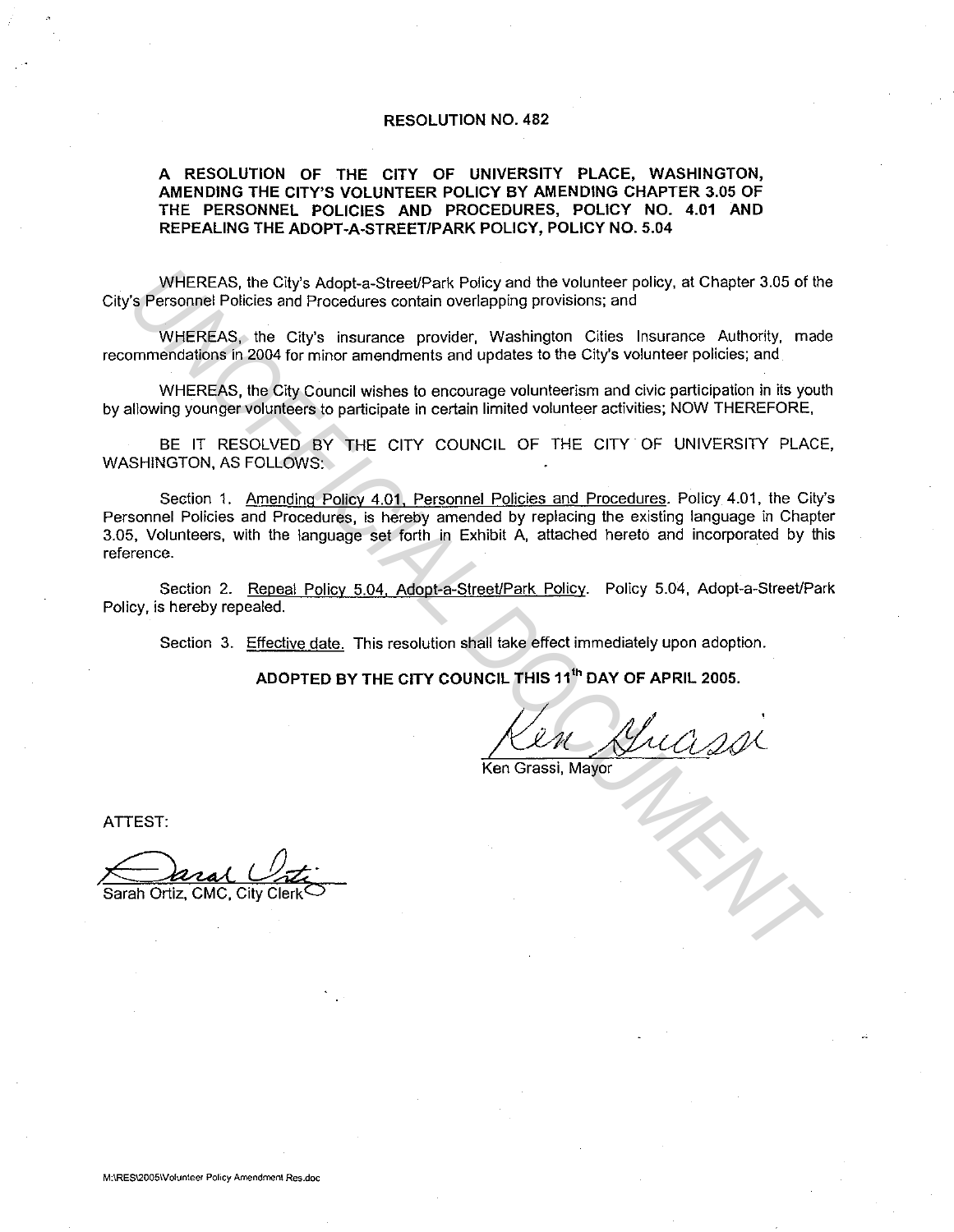

# **City of University Place**

Community Services Department Human Resources Division

# 3.05 VOLUNTEERS

# I. Purpose:

The City recognizes the advantages of utilizing the.rich skills and talents of the community and the Community's desire to enhance their way of life. Our objective is to utilize these individuals and organizations to benefit the community. Projects and services, which would not usually be available due to excessive costs, can be provided in a professional manner through the use of volunteers. It is also our objective to provide these projects and services without adding undue or unnecessary liability to the citizens of the City. This policy creates a framework under which citizens and citizen groups can contribute to the City by volunteering their skills and talents to any of a number of City programs. **VOLUMEERS**<br> **VOLUMERERS**<br> **VOLUMERERS**<br> **VOLUMERERS**<br> **UNITEENT**<br> **UNITE CONSTANT CONSTANT CONSTANT CONSTANT CONSTANT CONSTANT CONSTANT CONSTANT CONSTANT CONSTANT CONSTANT CONSTANT CONSTANT CONSTANT CONSTANT CONSTANT CONS** 

All volunteers and organizations volunteering on behalf of the City must conduct themselves in a safe, appropriate and legal manner and act in accordance with City policies as well as the procedures outlined below.

**II.** Scope of Volunteer Service: A scope of volunteer service description will be provided to volunteers and/or organizations. The scope of service will identify the policies and procedures for each project and will include the following:

- a. Duties of the work assigned,
- b. Supervision responsibilities and requirements,
- c. Any necessary training and orientation,
- d. Personal protective equipment (to be provided),
- e. Contact information for responsible City staff member, and
- f. Any other relevant information

**Liability** Coverage: The City is self-insured through the Washington Cities Insurance Authority (WCIA) for comprehensive liability coverage. Volunteers working within the scope and on behalf of the City have liability coverage as provided under the WCIA Coverage Document. Liability insurance is not medical **insurance.** 

All organizations performing. volunteer services shall provide proof of Commercial General Liability coverage or an equivalent in an amount of not less than \$1,000,000 per occurrence, naming the City as an additional named insured. All organizations must sign a waiver holding the City harmless for any injuries and claims of any kind resulting from their actions, and provide necessary supervision for the project.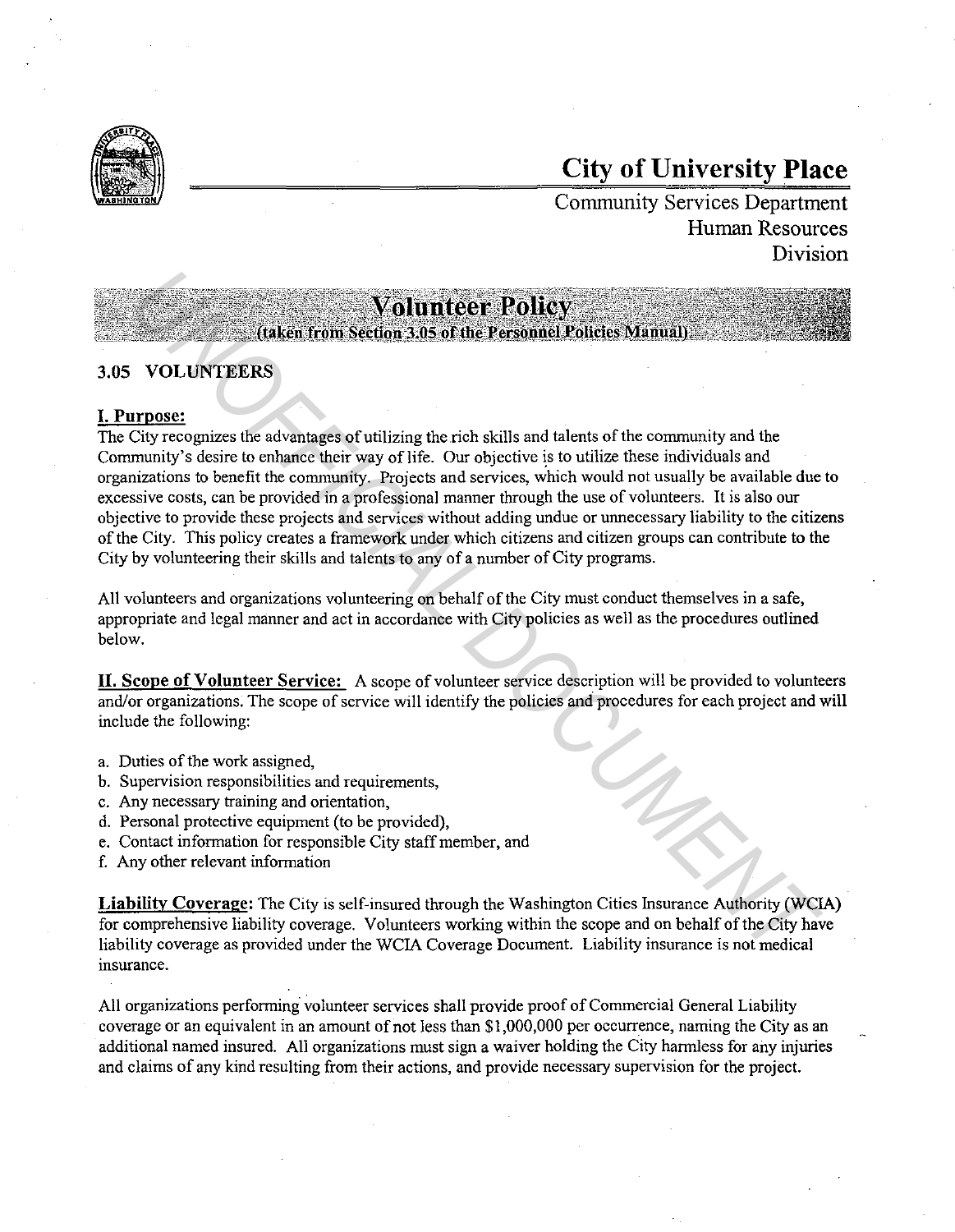Personal Injuries: Except for one-day project volunteers and City Council-appointed commission or committee members, all volunteers must submit semi-monthly time sheets. Failure to do so will result in separation from volunteer service with the City. One-day volunteers are not required to submit time sheets; nevertheless, each month, the designated supervising staff member must estimate and report the one-day volunteer hours to the Finance Division. Department supervisor and the Finance Division must record all volunteer worker hours.

The City provides State Labor and Industries (Workers' Compensation) coverage for volunteer workers. Workers' Compensation covers medical injuries incurred by the volunteer when the injury occurs while the volunteer is working for the City. It does not cover any time lost if the volunteer cannot work their regular job due to an injury from volunteering for the City, nor will it cover any permanent injuries.

Age **of Volunteer:** Youth under 14 years old may be permitted to volunteer for certain community projects at the discretion of the City Manager or designee, depending on the scope of the volunteer activities. Volunteers under 14 years old must be accompanied by a parent or guardian during volunteer activities or must have submitted a signed parental consent and hold harmless agreement to the City for participation in the volunteer activities.

**Supervision:** Appropriate supervision shall be provided by the City as necessary when individual volunteers are utilized. When organizations volunteer services, the organization shall provide adequate supervision of their members and the City shall provide overall supervision of the project.

The City shall provide training and informational brochures to leaders of volunteer groups on safety procedures, including proper handling of potentially hazardous materials.

**Personal Protection:** The City shall provide, and volunteers are required to use, personal protective equipment as appropriate for the scope of work and identified by the Washington Industrial Safety and Health Act and WAC 296.24. All volunteers requiring personal protective equipment shall be provided adequate training in its proper use and care. The staff member performing this training shall provide documentation to the Human Resources Manager. At no time shall a volunteer be allowed to operate City owned heavy equipment, power tools, or other potentially hazardous equipment or work in a hazardous area. *UNE provides* State Labor and molutions. Copartment sopery solve the molute resolved molecular the resolved of the competer and influence of Competer Competer Competer Schemes the City provides State Labor and Industries

**Use of City Vehicles:** Volunteers may not drive City vehicles. Unless specifically authorized in writing and in advance, volunteer duties do not include the commute to, from, or between job sites.

**Termination of Volunteer Service:** The City and/or the volunteer may terminate volunteer service at any time without cause.

**Background Checks:** As required in RCW 43.43.834 all persons potentially having regularly scheduled unsupervised contact with children or the handicapped will have to complete a background check for history of abusive and/or sexually deviant behavior or other crimes of violence. In addition, if volunteers are performing court ordered community service, the volunteer is required to disclose the nature of the infraction or offense for which they are serving. The City reserves the right to check references for any or all potential volunteers.